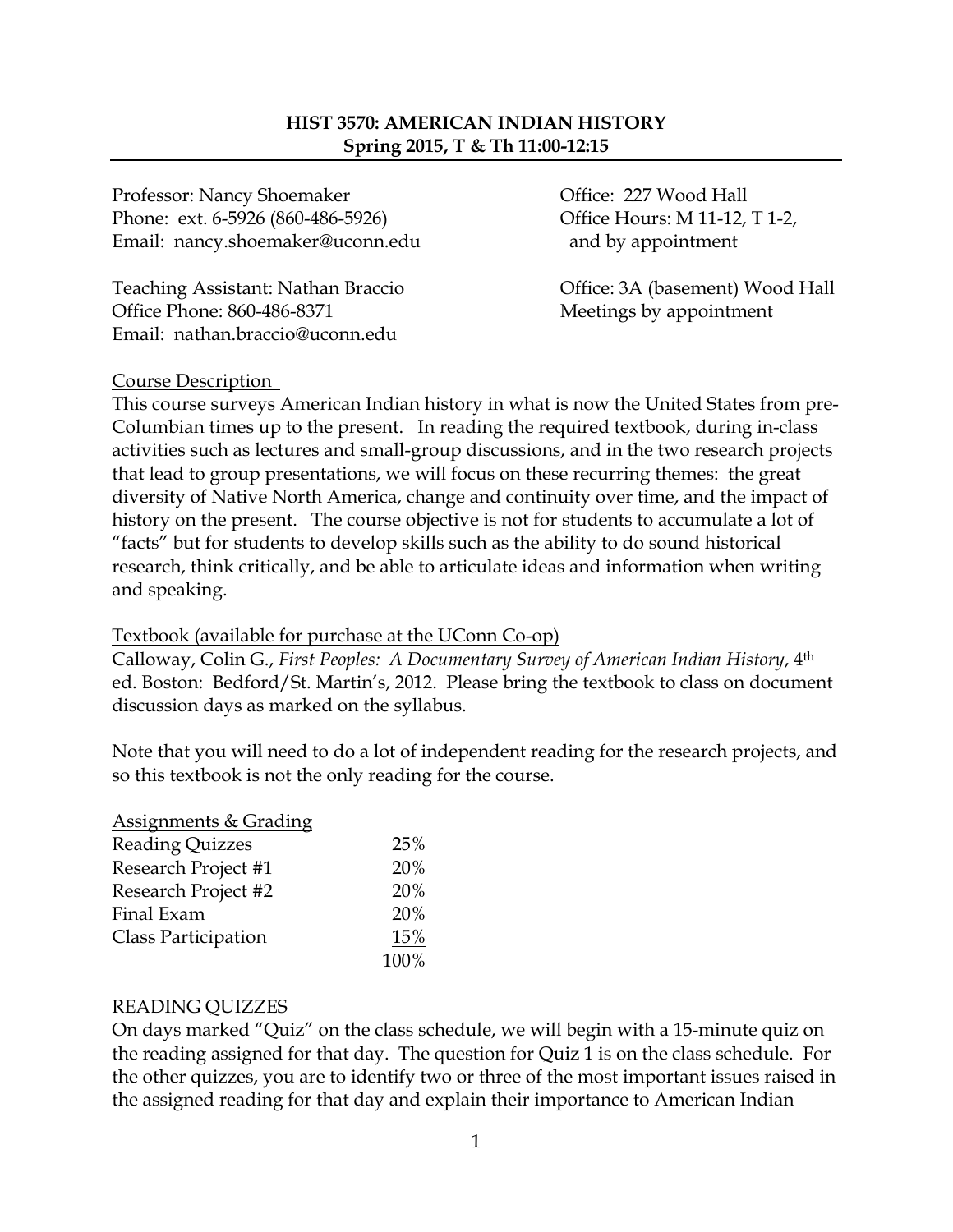history with specific examples. Quiz responses will be graded foremost on how well they demonstrate that you did the entirety of the reading, documents included, and thought about the significance of the events discussed. Be sure to use specific examples from the reading since vague and general answers will not provide proof that you did the reading. There will be nine quizzes overall, but in the final calculation of the grade, the three lowest grades will be dropped. No make-up quizzes will be given, so be sure to attend class on at least six quiz days.

#### RESEARCH PROJECT #1

This research project will involve each student independently in researching the history of a particular tribe up to the mid-nineteenth century (circa 1850). Students will be organized into teams grouped into regional categories called "culture areas."

The research project has several components, the most important of which is the quality and quantity of research each student conducts. Students will submit a bibliography listing at least six sources, which must consist of both scholarly books and journal articles. The books must be available in the UConn library system through HOMER (the library catalog) and the articles must have been published in scholarly journals and found in journal databases such as JSTOR and Project Muse. Encyclopedias (such as Wikipedia) and internet websites are NOT acceptable sources for Project #1. You may use primary sources (documents produced in the time period you are studying), but your most useful sources will probably be secondary works written by scholars who are specialists in the history of your assigned tribe based on their own historical, anthropological, or archaeological research. Because you will be graded on the quality of the sources you have located, be sure to identify who the most reliable and informative authorities are on your assigned tribe's history. If you have trouble finding books or articles on your assigned tribe, then look for books and articles on the region/culture area.

A second component of the research project is that students will come together in teams to prepare class presentations. Time will be set aside in class for team meetings, and so you are not expected to meet outside of class to prepare the presentations. Your purpose in the presentation is to historicize the culture areas concept by identifying one landmark event or development that led to a dramatic change in the Native history of that region before the mid-nineteenth century. The final presentations will be 15-20 minutes long with five minutes for questions from the audience. Every member of the group should have a speaking role in the presentation.

You will turn in your bibliography on the day the planning of the presentation starts and will resubmit it, with revisions or additions, on the final presentation day. The grade for the research project will be based on the substance, relevance, and accuracy of information you personally collected through your research, as evident on the bibliography and during team discussions; and the creative insights, thoughtful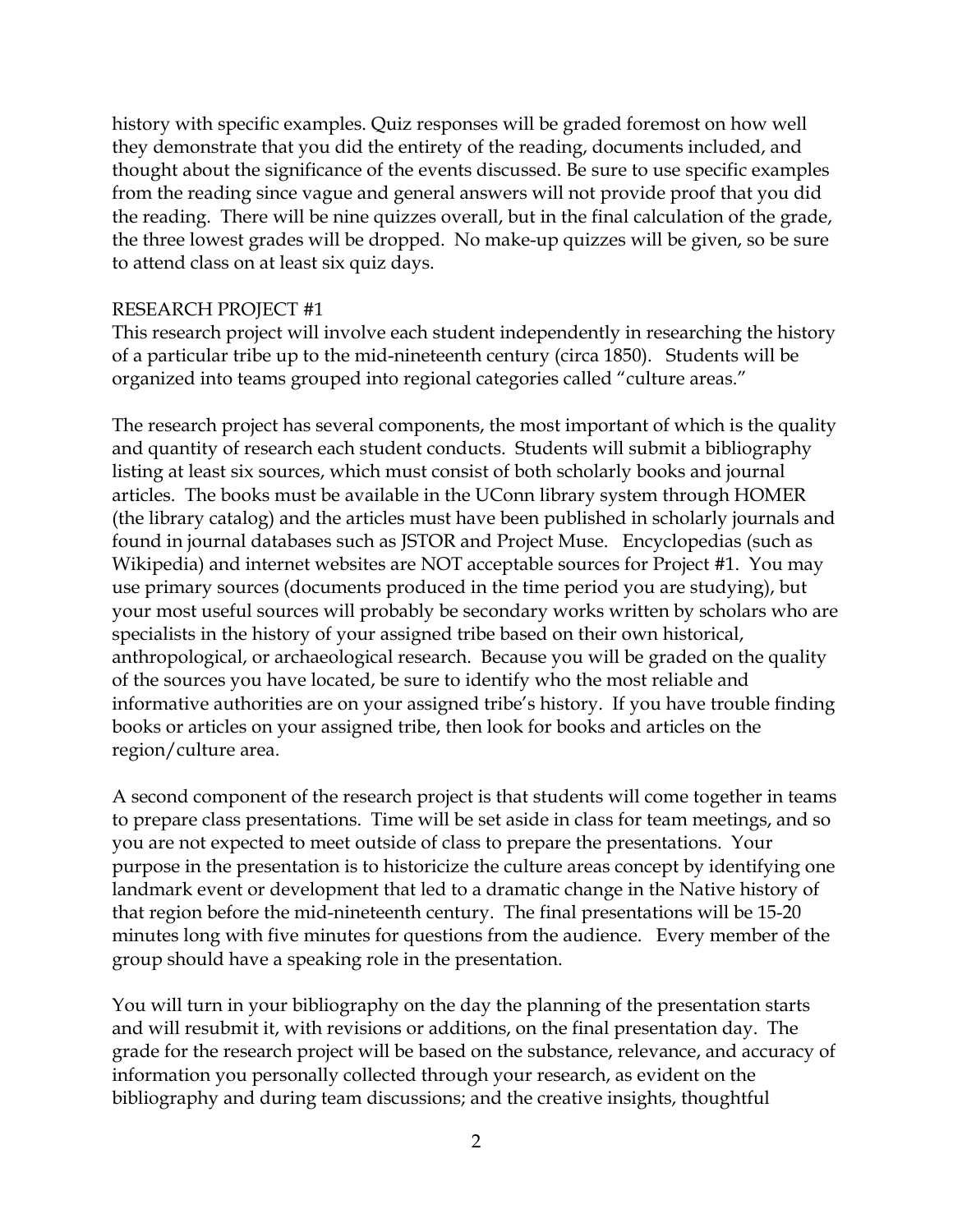analysis, and level of participatory energy you bring to the team's planning and the presentation itself. Absences on planning days or a lack of engagement in or preparation for team discussions can seriously impinge on this grade.

### RESEARCH PROJECT #2

I will reassign students to a new team to research the history of a current issue. Possible team topics are tribal sovereignty, environmental issues, economic development (such as casinos), tribal federal acknowledgment, tribal membership, NAGPRA (Native American Graves Protection and Repatriation Act), sacred sites, and mascots.

Teams will prepare a presentation under the same guidelines as for Research Project #1 but will draw from a greater variety of sources. In each individual's minimum of six sources listed on the bibliography, you must include at least one scholarly book, one scholarly article, one newspaper article, and a tribal website. As with Research Project #1, your objective with the bibliography is to identify the most authoritative sources of information and not take information randomly from websites, in which the identity, purpose, and credibility of the author is not transparent nor authoritative. Encyclopedias are NOT acceptable sources of information for your research because their information is derivative from some other source. Find those reliable sources yourself and do not accept as true and incontestable everything you read.

Your purpose in the presentation will be to familiarize the rest of the class with the historical background of this current issue. As a team, you should develop a thesis (main point/argument) that strives to explain the historical factors behind a fundamental problem, contradiction, or disagreement that predominates in contemporary discussions of this issue. Note that you should not take sides in a debate by judging who is right and who is wrong, what is good or what is bad. Your purpose is to explain this issue and illuminate the multiple viewpoints Native people have expressed in debates on this issue.

### FINAL EXAM

The final exam, held in our regular classroom during our scheduled exam period, will consist of two essay questions. You will receive a list of possible questions beforehand, from which I will pick two on the day of the exam. These essays will be graded on how thoroughly they cover the course material (readings, class lectures and discussions, student presentations, films) for the entire semester, their insightfulness, and how persuasive and accurate the specific examples are.

#### CLASS PARTICIPATION

Your participation in planning meetings and the two presentations count toward Research Project #1 and #2 grades, but all other contributions to class discussion affect your class participation grade and are based on the quantity and quality of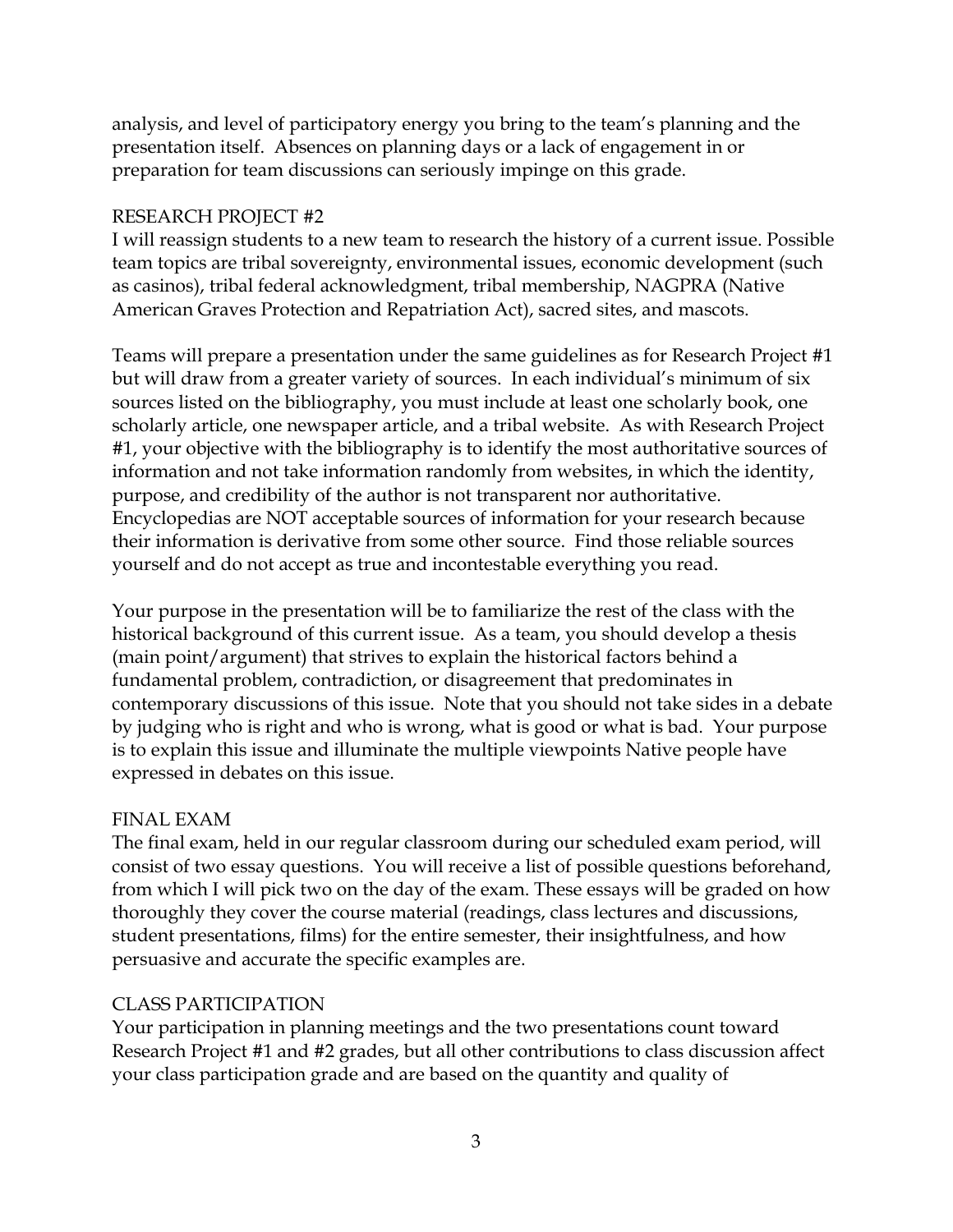contributions and preparation for class. Absences, arriving late, or leaving early will obviously affect your ability to participate in class discussions.

# Policies

- Do not leave the classroom when in session unless it's an emergency. Even when we are working informally in groups, it is inappropriate to leave the room since absences and interruptions interfere with the group's or the class's ability to complete the task at hand.
- No use of electronic equipment in class, unless with explicit instructor permission. Please turn off cell phones before class starts.
- Do not submit assignments as email attachments unless with explicit instructor permission. Assignments that are to be graded must be turned in on paper.
- C means satisfactory completion of course requirements. B's are for good work (demonstrating special effort, insight, creativity, thoroughness, clarity, etc.). A's are rewards for outstanding work, above and beyond course expectations.
- To be fair to those students who turn their work in on time, late assignments will be marked down a notch: B to B-, C+ to C, for example); more if the assignment is past due by more than one week.
- All written assignments must be done independently. Academic dishonesty, whether cheating or plagiarism, is a serious offense and will result in automatic failure of the assignment and perhaps further penalty depending on the gravity of the situation. See the section on "Academic Integrity" in *The Student Code*.
- I can show your assignments (anonymously) to others as models unless you tell me in writing (by email, e.g.) that you do not wish your work shared.

# Class Schedule

Note: You are expected to know about changes to this schedule announced in class or posted on huskyct.

# **WK 1**

| T1/20<br>Th 1/22 | Introduction<br>Film: Bones of Contention                        |
|------------------|------------------------------------------------------------------|
| WK 2             |                                                                  |
| T 1/27           | Pre-Columbian North America                                      |
|                  | Culture Areas Concept & Tribe Assignments                        |
|                  | READ/QUIZ 1: Calloway, ch. 1.                                    |
|                  | Quiz Question: Compare the impact of the environment on cultural |
|                  | differences in three regions of pre-Columbian North America.     |
|                  | Discussion Document: Great Law of Peace, 58-64                   |
| Th 1/29          | Pre-Columbian North America, cont'd.                             |
|                  |                                                                  |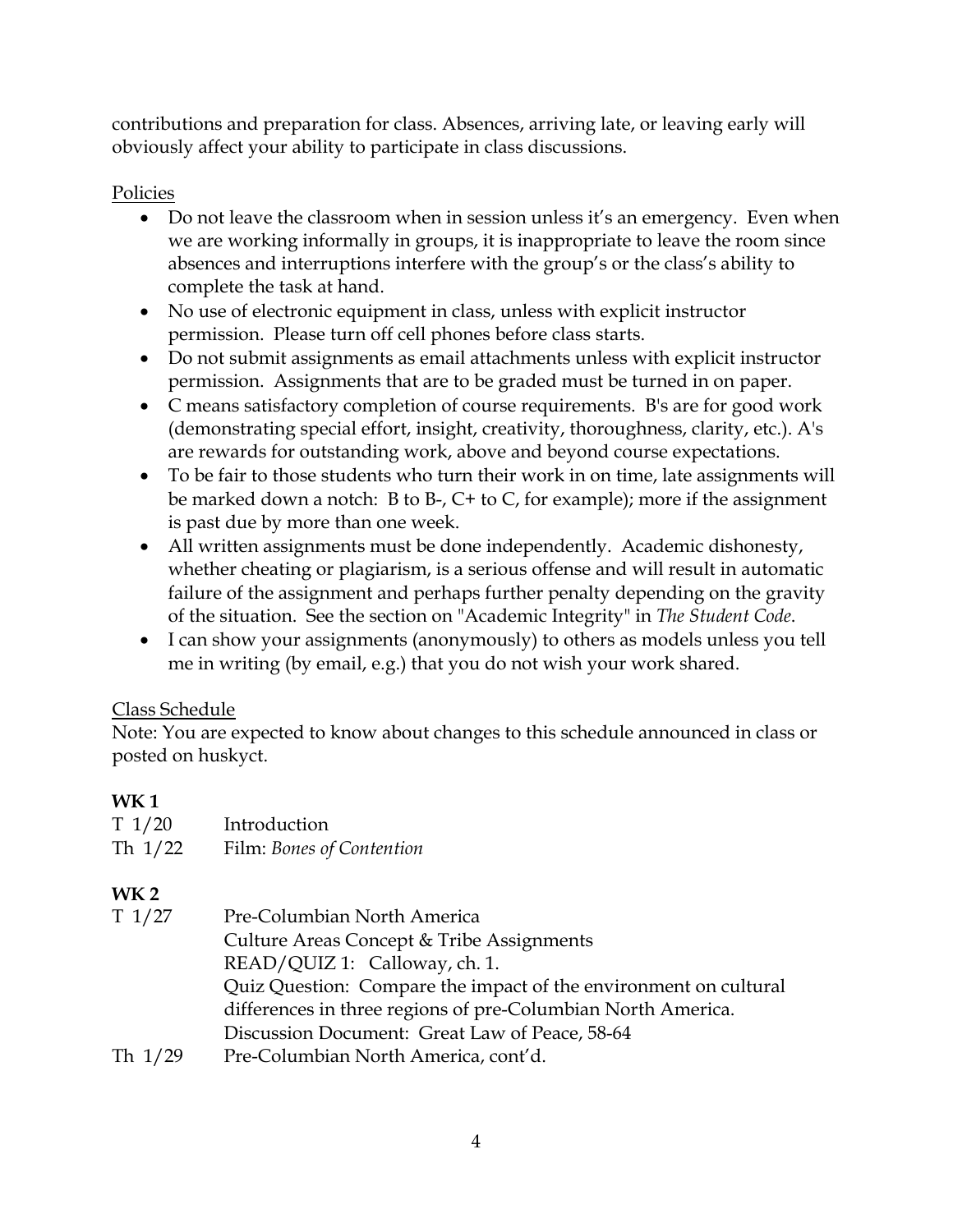### **WK 3**

| T <sub>2/3</sub> | European Colonization                                         |
|------------------|---------------------------------------------------------------|
|                  | READ/QUIZ 2: Calloway, ch. 2                                  |
|                  | Discussion Document: Brébeuf, "Mission to the Hurons,"126-130 |
| Th $2/5$         | Exchange -- Environments, Trade, Culture, People              |

# **WK 4**

| T <sub>2</sub> /10 | War & Diplomacy                                                |
|--------------------|----------------------------------------------------------------|
|                    | READ/QUIZ 3: Calloway, ch. 3                                   |
|                    | Discussion Documents: Canasatego speech, 188-191; Mary Jemison |
|                    | Narrative, 195-198                                             |
| Th $2/12$          | Land & Treaties                                                |

# **WK 5**

| T <sub>2/17</sub> | Looking Ahead to Presentations (Thinking about Culture Areas)    |
|-------------------|------------------------------------------------------------------|
| Th $2/19$         | Impact of 1776                                                   |
|                   | READ/QUIZ 4: Calloway, ch. 4                                     |
|                   | Discussion Documents: Western Indians' Message, 259-262; Picture |
|                   | <b>Essay on Northwest Coast</b>                                  |

# **WK 6**

| T2/24           | Indian Removal                                         |
|-----------------|--------------------------------------------------------|
|                 | READ/QUIZ 5: Calloway, ch. 5                           |
|                 | Discussion Documents: Supreme Court Decisions, 311-315 |
| Th 2/26         | Map Workshop                                           |
|                 | <b>BRING TO CLASS: Calloway Textbook</b>               |
| <b>WK7</b>      |                                                        |
| $T \frac{3}{3}$ | Presentation Planning (laptops allowed)                |
|                 | DUE: Bibliographies                                    |
| Th $3/5$        | Presentation Planning (laptops allowed)                |
| <b>WK8</b>      |                                                        |
| T 3/10          | PRESENTATIONS                                          |

T 3/10 PRESENTATIONS Th 3/12 PRESENTATIONS DUE: Presenters' Final Bibliographies

### **SPRING BREAK**